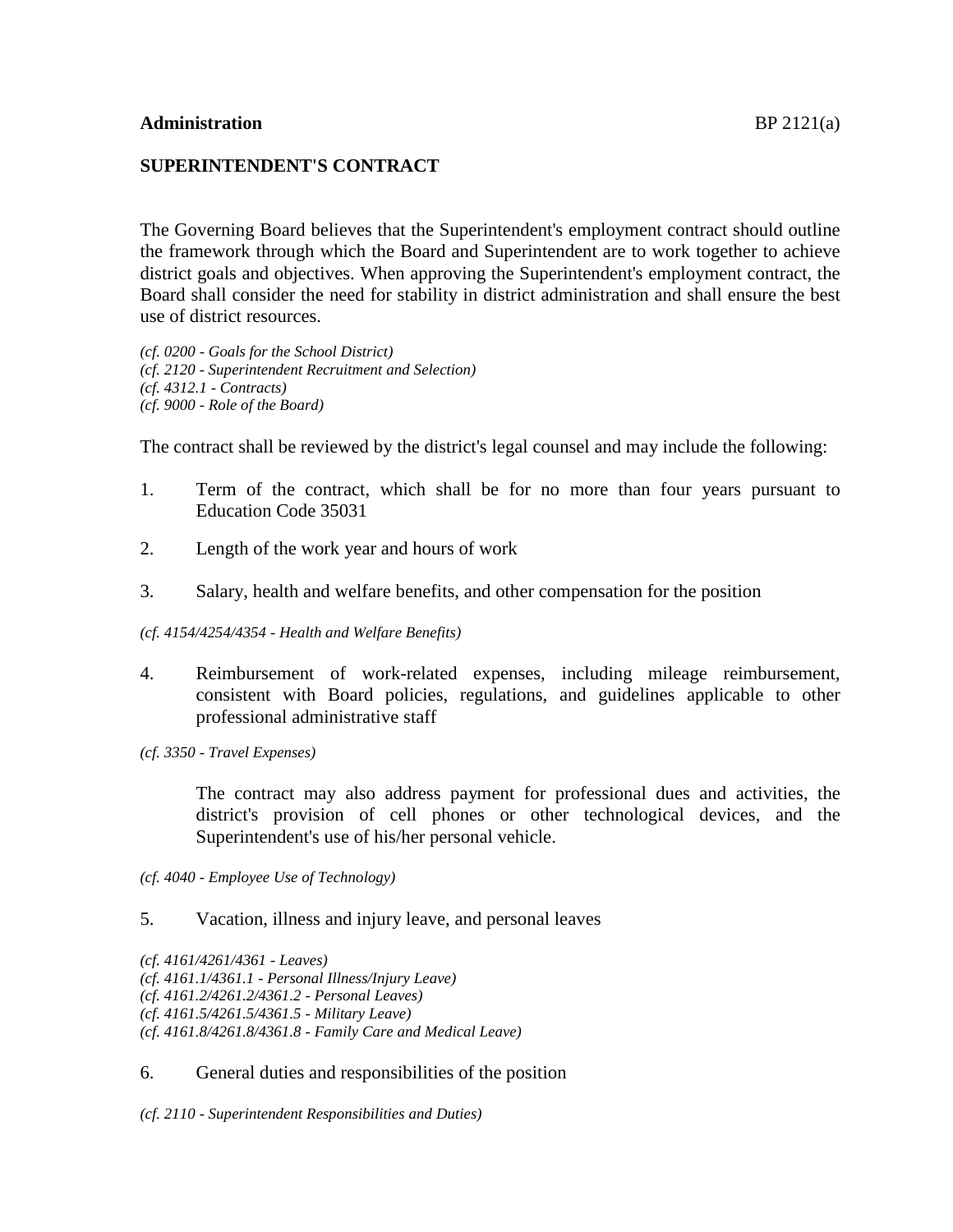7. Criteria, process, and procedure for annual evaluation of the Superintendent

#### *(cf. 2140 - Evaluation of the Superintendent)*

- 8. A statement that any subsequent increase in the Superintendent's salary shall be at the sole discretion of the Board
- 9. A statement that there shall be no automatic renewal or extension of the contract, although the Board can enter into a new contract with the Superintendent prior to the expiration of the existing contract
- 10. Timeline for providing written notice to the Superintendent if the Board does not wish to enter into a new contract, which shall be at least 45 calendar days in advance of the expiration of the term of the contract pursuant to Education Code 35031, and the responsibility of the Superintendent to remind the Board in writing and in a timely manner of the requirement to give notice
- *(cf. 4112.9/4212.9/4312.9 - Employee Notifications)*
- 11. Conditions and process for termination of the contract, including the maximum cash settlement that the Superintendent may receive if the contract is terminated prior to its expiration date
- 12. Matters related to liability and indemnification against demands, claims, suits, actions, and legal proceedings brought against the Superintendent in his/her official capacity in the performance of duties related to his/her employment

The Board may deliberate about terms of the contract in closed session at a regular meeting. However, discussions regarding the salary, salary schedule, or other compensation may occur in the closed session of a regular meeting only between the Board and its designated representative(s), as permitted under Government Code 54957.6 (the "labor exception"), for the purpose of reviewing the Board's position and/or instructing the designated representative(s) prior to or during bona fide negotiations with the current or prospective Superintendent. Such deliberations shall not be held during a special meeting. (Government Code 54956, 54957, 54957.6)

The Board may consult with district legal counsel prior to holding a closed session with the designated representative(s) to discuss compensation to be paid to the current or prospective Superintendent.

- *(cf. 9321 - Closed Session Purposes and Agendas)*
- *(cf. 9321.1 - Closed Session Actions and Reports)*

*<sup>(</sup>cf. 9320 - Meetings and Notices)*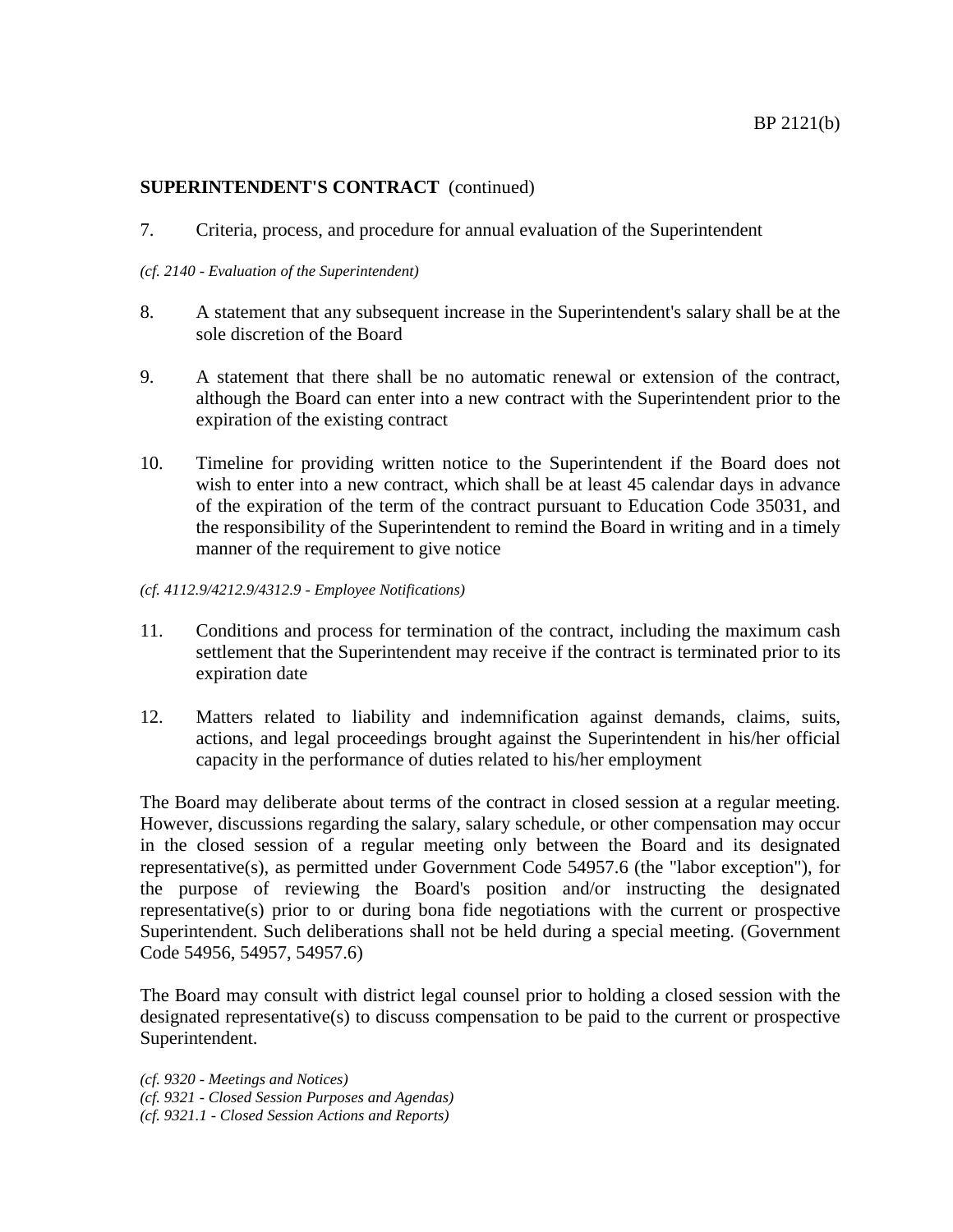Terms of the contract shall remain confidential until the ratification process commences.

*(cf. 9011 - Disclosure of Confidential/Privileged Information)*

The Board shall take final action on the Superintendent's contract during an open session of a regularly scheduled Board meeting, and that action shall be reflected in the Board's minutes. At that meeting, prior to taking action, the Board shall orally report a summary of the recommendation for the final action on the Superintendent's salary or compensation in the form of fringe benefits. (Government Code 3511.1, 53262, 54953)

Copies of the contract and other public records created or received in the process of developing the recommendation related to the Superintendent's salary, benefits, and other compensation shall be available to the public upon request. (Government Code 53262, 54953, 54957.6)

*(cf. 1340 - Access to District Records) (cf. 3580 - District Records)*

#### **Termination of Contract**

Prior to the expiration of the contract, the Board may terminate the Superintendent's employment contract in accordance with law and applicable contract provisions.

```
(cf. 4117.5/4217.5/4317.5 - Termination Agreements)
```
In such an event, any cash settlement that the Superintendent may receive upon termination of the contract shall not exceed his/her monthly salary multiplied by the number of months left on the contract or, if the unexpired term of the contract is more than 18 months and the contract was executed prior to January 1, 2016, no greater than the Superintendent's monthly salary multiplied by 18. For any contract executed on or after January 1, 2016, any cash settlement shall not exceed the Superintendent's monthly salary multiplied by 12. (Government Code 53260)

The cash settlement shall not include any noncash items other than health benefits, which may be continued for the same duration of time as covered in the settlement or until the Superintendent finds other employment, whichever occurs first. (Government Code 53260, 53261)

However, when the termination of the Superintendent's contract is based upon the Board's belief and subsequent confirmation through an independent audit that the Superintendent has engaged in fraud, misappropriation of funds, or other illegal fiscal practices, no cash or noncash settlement of any amount shall be provided. (Government Code 53260)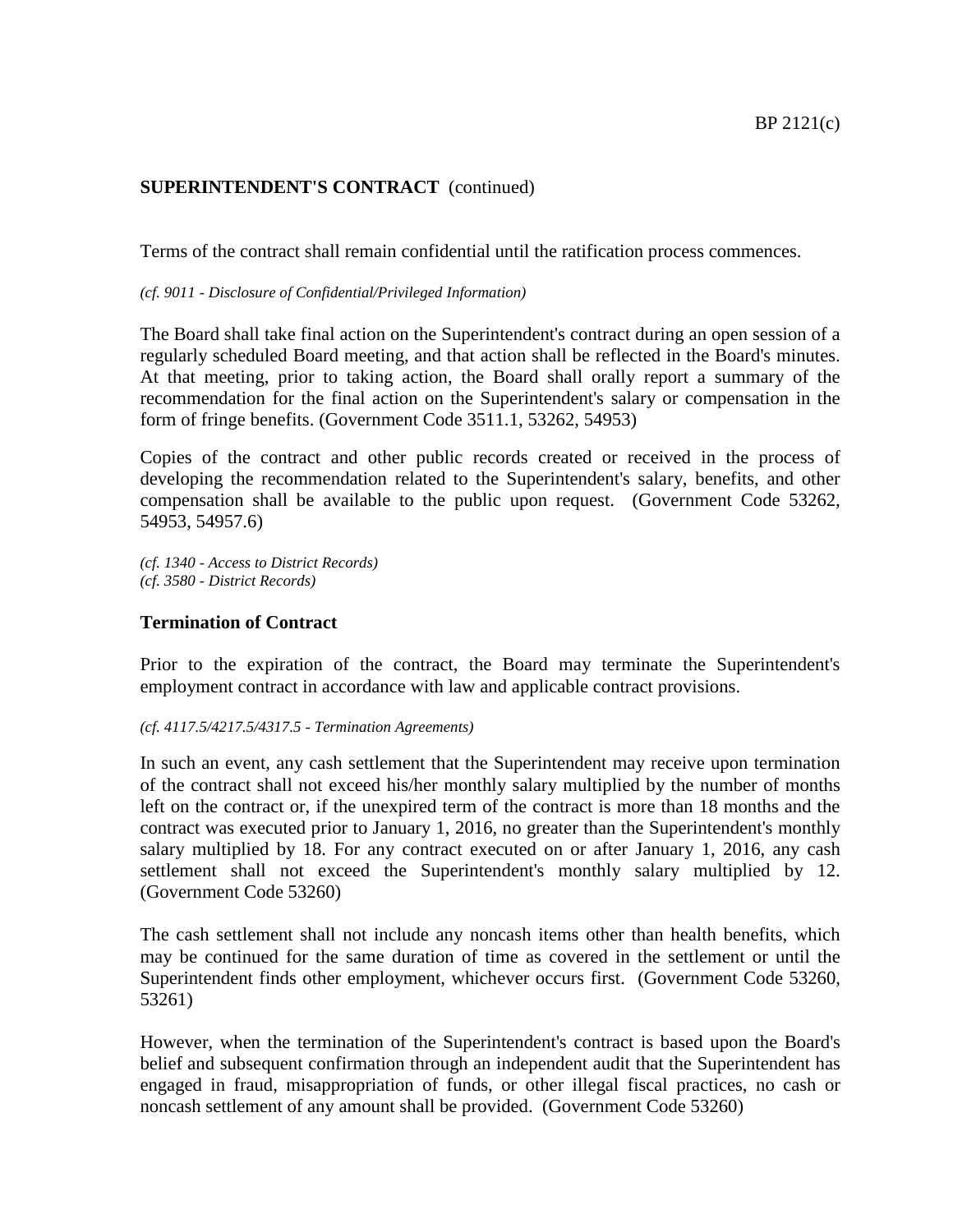In addition, if the Superintendent is convicted of a crime involving an abuse of his/her office or position, he/she shall reimburse the district for payments he/she receives as paid leave salary pending investigation or as cash settlement upon his/her termination, and for any funds expended by the district in his/her defense against a crime involving his/her office or position. (Government Code 53243-53243.4, 53260)

*Legal Reference:*

*EDUCATION CODE 35031 Term of employment 41325-41329.3 Conditions of emergency apportionment GOVERNMENT CODE 3511.1-3511.2 Local agency executives 6250-6270 California Public Records Act 53243-53243.4 Abuse of office 53260-53264 Employment contracts 54953 Oral summary of recommended salary and benefits of superintendent 54954 Time and place of regular meetings 54956 Special meetings 54957 Closed session personnel matters 54957.1 Closed session, public report of action taken 54957.6 Closed sessions regarding employee matters UNITED STATES CODE, TITLE 26 105 Self-insured medical reimbursement plan; definition of highly compensated individual UNITED STATES CODE, TITLE 42 300gg-16 Group health plan; nondiscrimination in favor of highly compensated individuals CODE OF FEDERAL REGULATIONS 1.105-11 Self-insured medical reimbursement plan COURT DECISIONS San Diego Union v. City Council, (1983) 146 Cal.App.3d 947 ATTORNEY GENERAL OPINIONS 57 Ops. Cal. Atty. Gen. 209 (1974)*

*Management Resources continued: (see next page)*